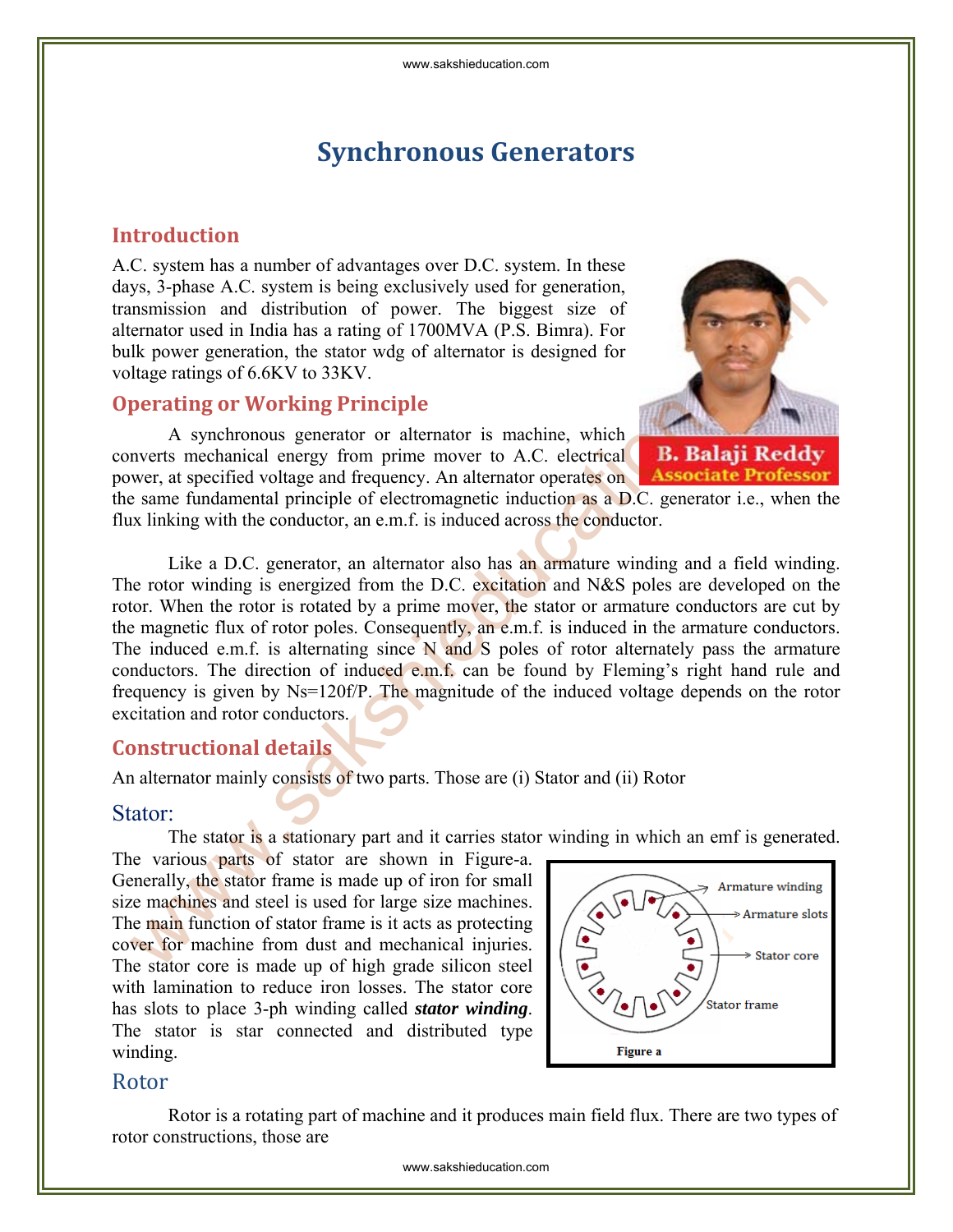(i)Salient pole or Projecting type rotor and (ii) Smooth cylindrical or Round type rotor.

## **Salient pole (or) Projecting type rotor:**

In this type of rotor, the rotor poles get projected out from the surface of the rotor as shown in Figure-b. Generally, the salient pole rotors are designed for more than four no. of poles. The poles of rotor are made up of steel material and are laminated to reduce hysteresis and eddy current losses. The speed of this type of rotor is low i.e. speed range is 100 to 375 rpm. This type of rotors has the following features:

- (i) It has larger diameter than its axial length.
- (ii) It has non uniform air gap between the stator and rotor.
- (iii) Its cost is low compared to non salient pole rotor for same power ratings.
- (iv) It has weaker construction and produces more noise during operation.

The salient pole machines are provided with a damper wdg (wave disc generator) on its pole faces of rotor to damp the oscillations during the unbalanced load conditions. This type of rotors is used in hydro electric power plants.



## **Smooth cylindrical or Round type**

Smooth cylindrical type rotors are also known as *non-salient or non-projecting or round rotors*. This type of rotor is designed for 2 or 4 poles only. The speed of this type of rotor is 1500 or 3000 rpm. This type of rotors has the following features:

- (i) It has lower diameter than its axial length.
- (ii) It has robust construction and produces less noise during operation.
- (iii) The air gap between the stator and rotor is uniform.
- (iv) Its cost is more compared to projecting type alternator, for same power rating.

Smooth cylindrical or round type of rotors does not require any compensating wdg for damping the rotor oscillations. This type of alternators are used in thermal or steam power plants.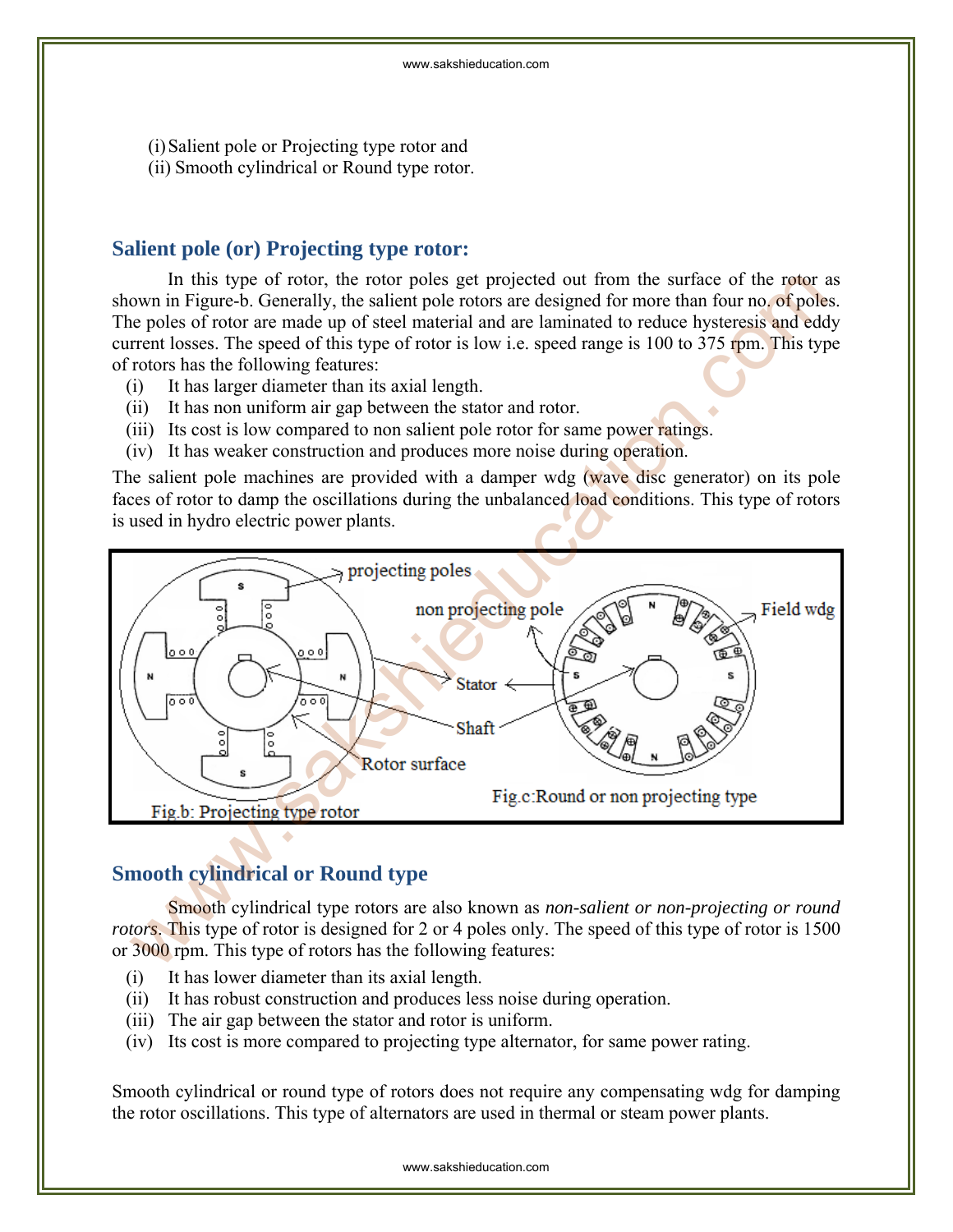## **Differences between Projecting type and round rotors**

| <b>Salient Pole Rotor</b>                       | <b>Smooth Cylindrical Rotor</b>                                                                               |
|-------------------------------------------------|---------------------------------------------------------------------------------------------------------------|
| 1. It is also known as projecting type rotor    | 1. This type of rotor also called Non                                                                         |
| because the poles are projecting out from       | projecting or round rotor.                                                                                    |
| the surface of the rotor.                       |                                                                                                               |
| 2. It has non uniform air gap between stator    | 2. It has uniform air gap between stator                                                                      |
| and rotor                                       | and rotor                                                                                                     |
| 3. It has large diameter and small axial        | 3. It has small diameter and large axial                                                                      |
| length.                                         | length.                                                                                                       |
|                                                 |                                                                                                               |
| đ                                               |                                                                                                               |
|                                                 |                                                                                                               |
| 4. This type of rotors are designed for more    | 4. This type of rotors are designed for 2 or                                                                  |
| than 4 poles and its speed range is             | 4 poles only and its speed range is                                                                           |
| between 150 to 375 rpm.                         | between 1500 to 3000 rpm.                                                                                     |
| 5. It is mechanically weak and gives more       | 5. It has robust construction $\&$ gives less                                                                 |
| noise during the operation.                     | noise during the operation.                                                                                   |
| 6. It has more winding losses, because it       |                                                                                                               |
| requires damper wdg on its pole faces to        | 6. It has less winding losses, because of                                                                     |
| reduce the oscillation in rotor under           | absent of damper winding.                                                                                     |
| unbalanced conditions.                          |                                                                                                               |
| 7. This type of rotors is used in alternator    | 7. This type of rotors is used in alternator                                                                  |
| used in hydro electric power plants.            | used in Steam or thermal power plants.                                                                        |
|                                                 |                                                                                                               |
| oil span factor $(K_c)$ or Pitch factor $(K_p)$ |                                                                                                               |
|                                                 | The distance between two adjacent coil sides is called coil span or coil pitch. If the co                     |
|                                                 | an is equal to pole pitch or coil span equal to 180 <sup>0</sup> (ele), it is called full pitch wdg. For a fu |
|                                                 | tch wdg, coil span = $180^{\circ}$ . If the coil span is less than pole pitch or coil span less than 180      |
|                                                 |                                                                                                               |
| le), it is called short pitch wdg.              |                                                                                                               |
| oil span factor or Pitch factor can be defined  | Er<br>$E_2=$                                                                                                  |
| the ratio of concrated FMF in short pitch       | α                                                                                                             |

# Coil span factor (K<sub>c</sub>) or Pitch factor (K<sub>p</sub>)

Coil span factor or Pitch factor can be defined as '*the ratio of generated EMF in short pitch coil to EMF generated in full pitch coil*' i.e



EMF generated in short pitch wdg (Vector sum)

Coil span factor  $(K_c$  or  $K_p)$  =

EMF generated in full pitch wdg (Arithmetic sum)

EMF generated in short pitch wdg =  $E_1 + E_2 = 2E$  and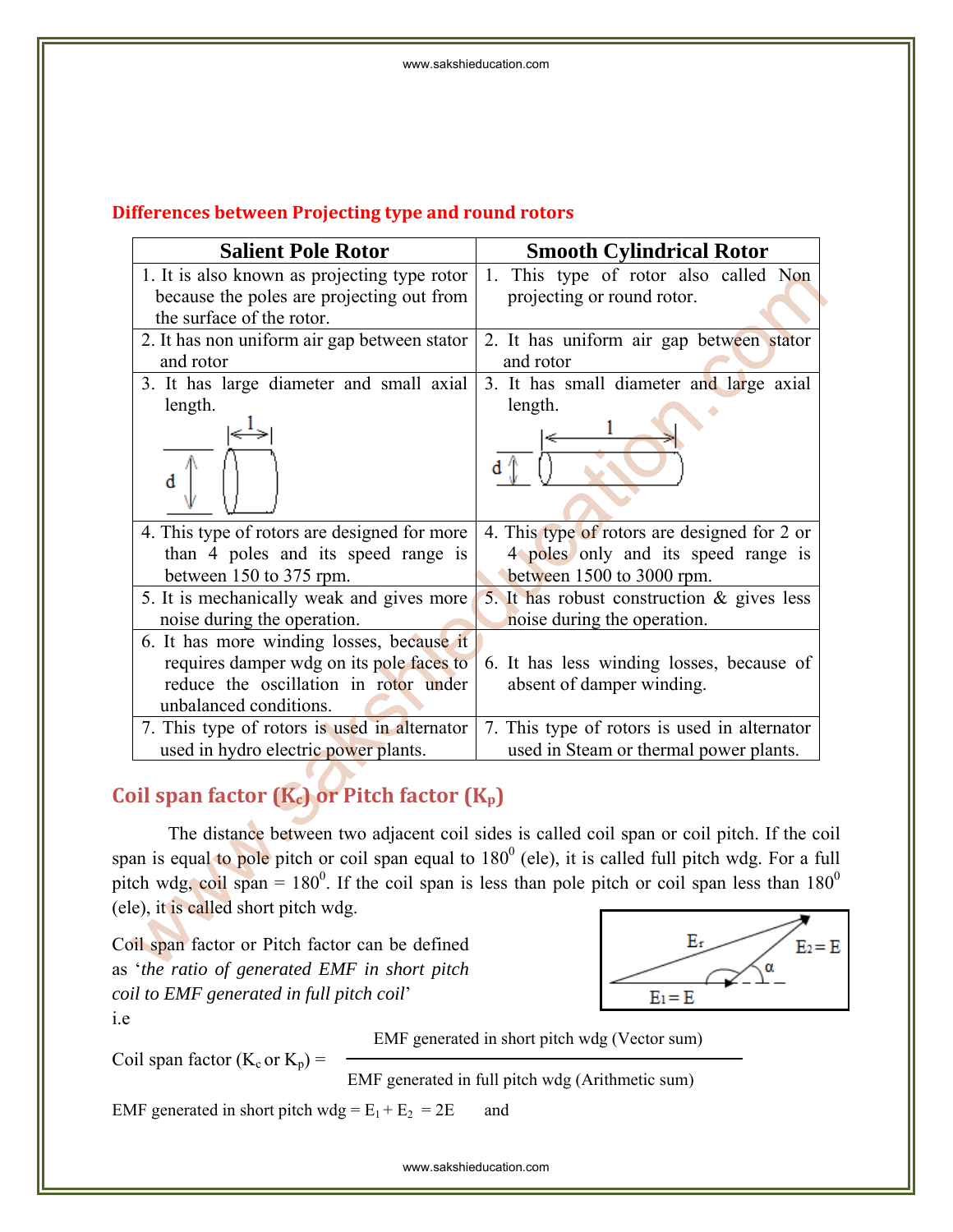EMF generated in short pitch wdg =  $\overline{E_1} + \overline{E_2} = \sqrt{E_1^2 + E_2^2 - 2E_1E_2Sin(180 - \alpha)}$  $\overline{E_1} + \overline{E_2} = \sqrt{E_1^2 + E_2^2} - 2E_1 E_2 Sin(180 - \alpha)$  $=\sqrt{E^2+E^2-2E^2Sin\alpha}$  $=\sqrt{2 E^2 (1 - \sin \alpha)}$  $=\sqrt{2 E^{2} (2 C \omega^{2} \alpha / 2)}$  $= 2ECos \alpha/2$ 

∴ Coil span factor  $(K_c$  or  $K_p) = \frac{2L\cos\alpha/2}{2E} = Cos\alpha/2$ 2  $\frac{2ECos\alpha/2}{2\pi} = Cos\alpha$ *E*  $\frac{ECos\alpha/2}{2\pi}$  =

Where  $\alpha$  = Short pitch angle = 180<sup>0</sup> – Coil span or  $\alpha$  = 180<sup>0</sup> / (No. of slots/pole)

## **Distribution Factor or Breadth factor (Kd or Kb)**

In concentrated wdg, all conductors or coils belonging to a phase are placed in one slot under every pole; hence the resultant EMF is just sum of all individual EMFs due to all conductors or coils. Where as in all conductors or coils belonging to a phase are placed in all slots under every pole, so the resultant EMF will be phasor (Vector) sum of all individual EMFs. Now distribution factor  $(K_d)$  can be defined as 'It is the ratio of EMF due to Distribution winding (Vector sum) to EMF due to Concentrated winding (Arithmetic sum)'. i.e. We are the vectors and all the Concentrated winding (Arithmetics and all the content of Concentrated wind a proportion. The content of Concentrated wind  $\epsilon_0 = 180^0$  (No. of slots/polor)<br>
istribution Factor or Breadth

EMF due to Distribution winding (Vector sum)

$$
\mathbf{K}_\mathrm{d} =
$$

EMF due to Concentrated winding (Arithmetic sum)

Let there are 'm' no. of slots/ pole/ ph, E will be the EMF induced in each coil, so there will be m EMFs in the coils having phase difference of  $\beta$  (Slot angle) =  $180^{\circ}$ /(No. of slots / pole).

Here the vectors AB, BC, CD, - - - represents EMF per coil. All ends of vectors are joined at 'O' as shown in figure. Angle subtended by each phasor at the origin 'O' is  $β$ .

From the vector diagram, the resultant EMF vector is AF and is subtends an angle 'mβ' at the centre  $\degree$ O'. Emf induced in each coil side is  $E = AB = BC$  $=$  CD  $=$  - - - -

let us consider OAB Δle

From fig.b,  $AB = Aa + aB = 2Aa$ From fig.c,  $\sin\beta/2 = Aa / AO$  $Aa = AOSin\beta/2$ :  $AB = 2AOSin\beta/2$ 

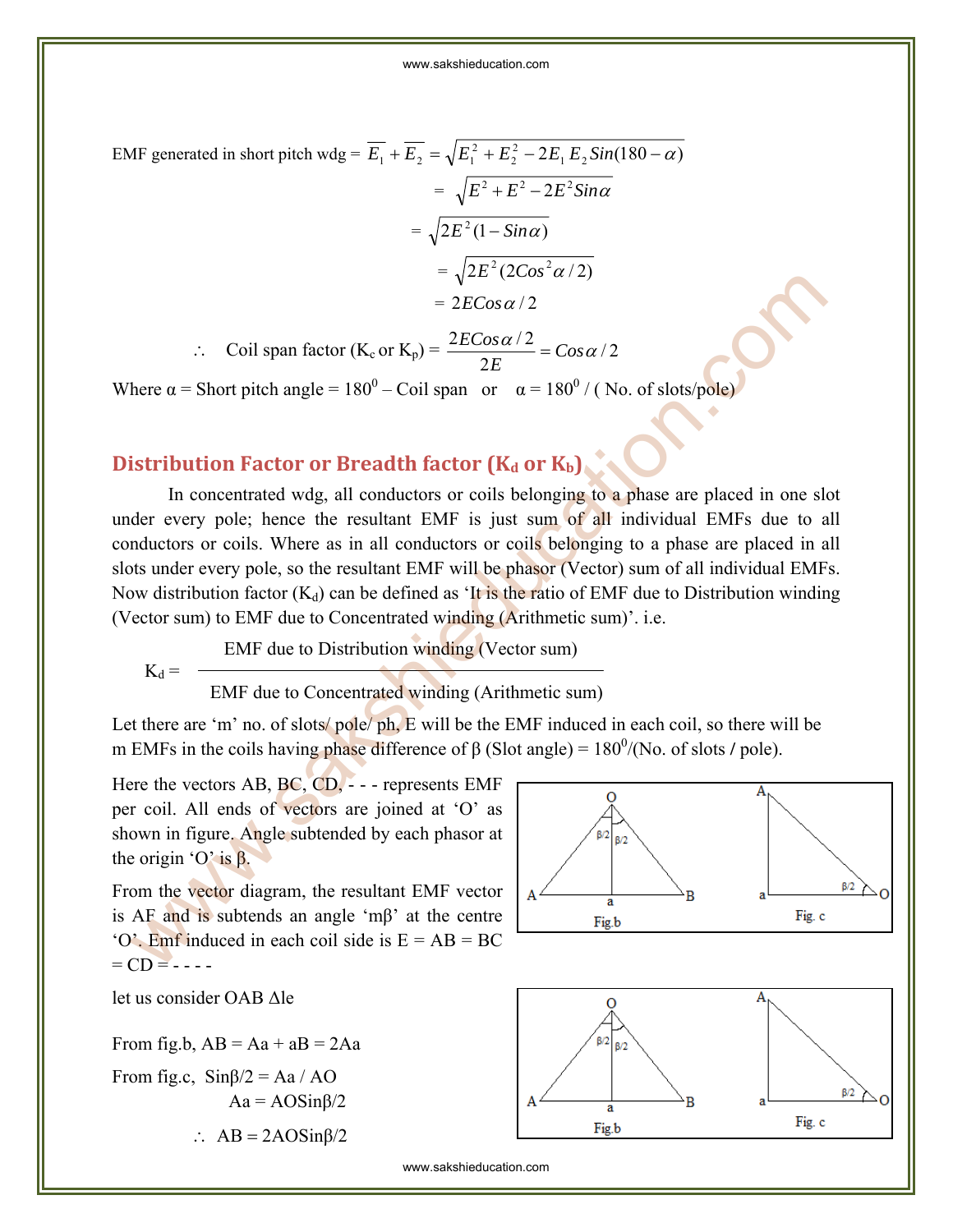

The range of distribution factor  $K_d$  is 0 to 1 and distribution factor  $K_d$  for concentrated wdg is 1

## **E.M.F. Equation of an Alternator**

#### Let

| $\phi$ = Flux per pole in webers ;       | $P =$ Number of poles;                                                                   |
|------------------------------------------|------------------------------------------------------------------------------------------|
| $F = F$ Frequency of generated emf;      | $N_s$ = Synchronous speed in r.p.m. = 120f / P;                                          |
| $Z_{Ph}$ = No. of conductors per phase   | $T_{Ph}$ = No. of turns per phase = $Z_{Ph}$ / 2                                         |
| $K_c$ = Coil span factor = $Cos\alpha/2$ | $Sin(m\beta/2)$<br>and $K_d$ = Distribution factor = $\dot{=}$<br>$\text{mSin}(\beta/2)$ |

 According to faradays laws of electromagnetic induction, the average value of induced (generated) emf / conductor =  $d\phi/dt$ 

where  $d\phi =$  Flux cut by the conductor in one revolution = P $\phi$  wbs  $dt =$  Time taken to complete one revolution

since the alternator made  $N_s$  no. of revolutions per minute, no. of revolutions are made by the alternator per sec =  $N_s / 60$ 

∴ Time taken to complete one revolution (dt) =  $\frac{1}{(Ns/60)}$  = 60 /N<sub>s</sub>

Average value of induced emf /conductor =  $\frac{P\Phi}{(60/Ns)}$ 

$$
=\frac{\text{Ns }P\Phi}{60}
$$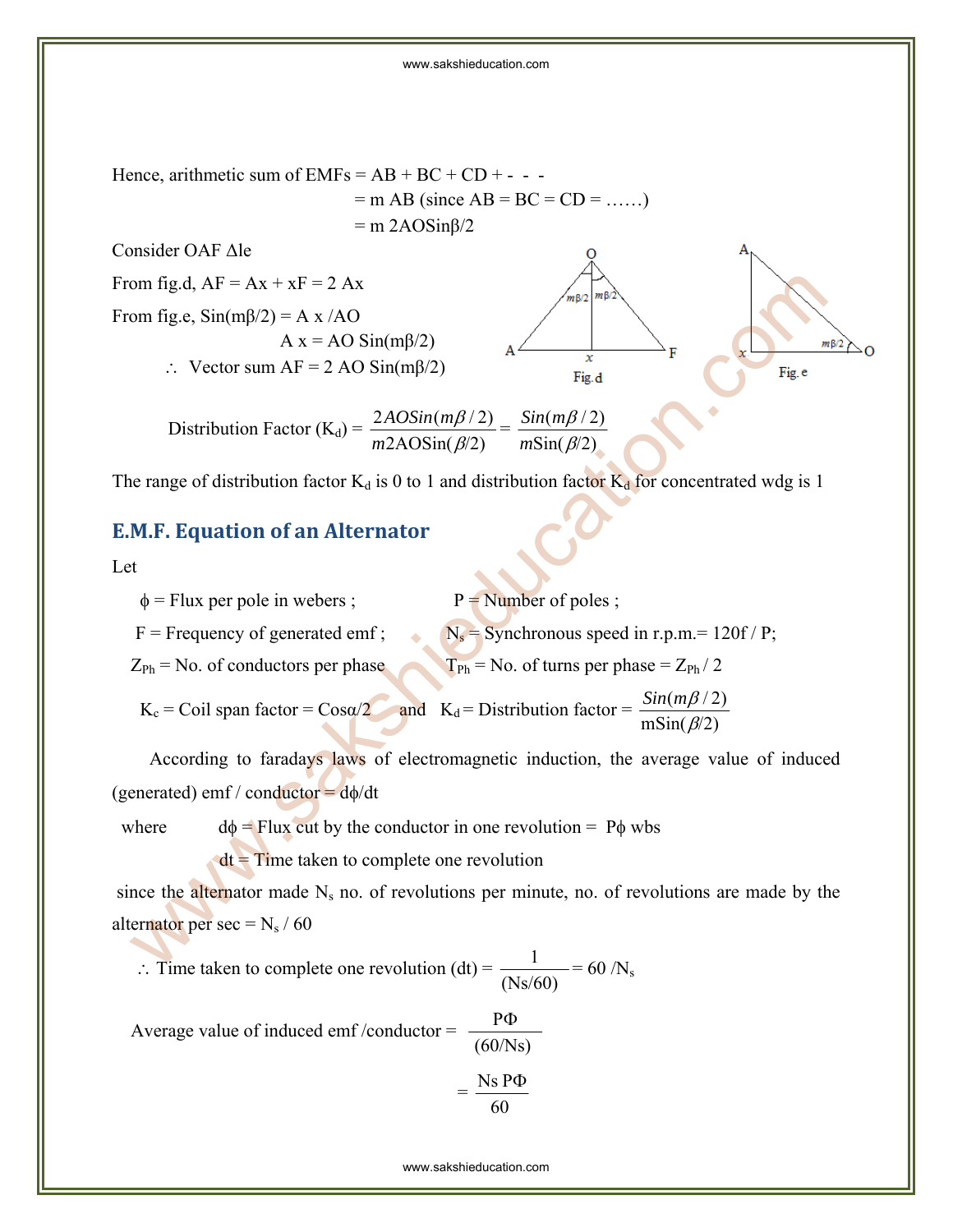$$
= \frac{120f}{P} \frac{P\Phi}{60} \qquad [\because N_s=120f/P]
$$
  
= 2\phi f volts  
R.m.s value of induced emf/ conductor = 1.11\*2\phi f volts  
= 2.22\phi f volts  
R.m.s value of induced emf/ turn = 2.22\phi f x 2 volts  
= 4.44\phi f volts

Let the armature wdg consists of  $T_{Ph}$  no. of turns/ph, then

R.m.s value of induced emf (E or  $E_{Ph}$ ) = 4.44 $\phi$ f T<sub>Ph</sub>

 $= 4.44 \phi f T_{Ph}$  volts

If the alternator has short pitch and distributed winding then

Rms value of induced emf per phase  $(E_{Ph}) = 4.44 \phi f T_{Ph}K_cK_d$  volts

## **Synchronous reactance (X<sub>s</sub>)**

Synchronous reactance of an alternator is the sum of reactance due to leakage reactance and armature reaction reactance i.e. Synchronous reactance  $(X_s) = X_{al} + X_{ar}$ 

The synchronous reactance is a fictitious reactance employed to account for the voltage effects in the armature circuit produced by the actual armature leakage reactance and the change in the air-gap flux caused by armature reaction. = 2.22 $\phi$ f volts<br>
= 2.22 $\phi$ f volts<br>
= 4.44 $\phi$ f volts<br>
= 4.44 $\phi$ f volts<br>
= 4.44 $\phi$ f volts<br>
the armature wdg consists of  $T_{Pn}$ , no. of turns/ph, then<br>
R.m.s value of induced emf (E or  $E_{Pn}$ ) = 4.44 $\phi$ f  $T_{Pn}$ <br>
=

## **Synchronous Impedance (Z<sub>s</sub>)**

Synchronous impedance of an alternator is the vector sum of Armature resistance  $R_a$  and Synchronous reactance  $(X_s)$  i.e. Synchronous Impedance  $(Z_s) = R_a + jXs = \sqrt{R_a^2 + X_s^2}$ 

## **Load Characteristics of alternator**

 Under load condition, the terminal voltage of the alternator falls, because of two reasons. Those are Voltage drop due to armature resistance R<sub>a</sub>, Voltage drop due to synchronous reactance  $(X_s)$ 

Terminal voltage /ph is  $V_{ph} = E_{Ph} - (I_a R_a + I_a X_s)$  $=$  E<sub>ph</sub> - I<sub>a</sub>Z<sub>s</sub>

When the load on alternator is disconnected, Armature current  $I_a$  is zero, there is no voltage drop and no armature reaction so the induced EMF/ph is equal to Terminal voltage/ph across the load. The load characteristics is the graph which drawn between terminal voltage/ph( $V_{ph}$ ) and load or load current  $I_L$  and is shown in fig.

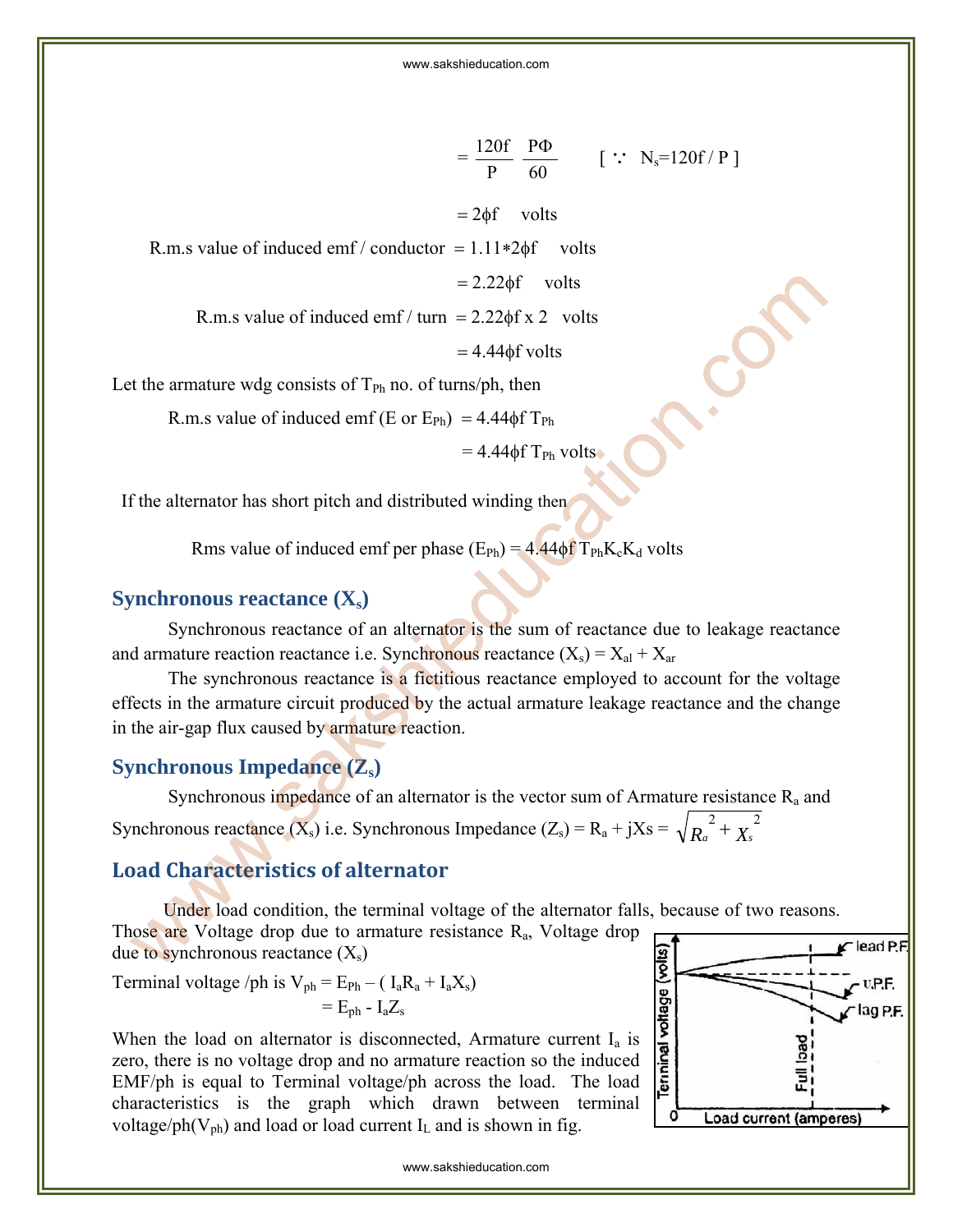## **Phasor diagrams of alternator for various loads**

#### **Resistive Load**

Let  $V_{ph}$  is the terminal voltage/ph,  $I_L$  is the load current/ph,  $I_a$  is the armature current/ph and  $\phi$  is the phase angle between  $V_{ph}$  and  $I_a$ . For resistive load  $V_{ph}$  and  $I_a$  are in-phase. The voltage drop due to armature effective resistance is  $I_a R_a$  and is in-phase with  $I_a$ .  $I_a X_s$ is the voltage drop due to synchronous reactance and is in quadrature with armature current Ia. The vector diagram for resistive load is shown in fig.

From the vector diagram OD = 
$$
\sqrt{\text{oc}^2 + \text{dc}^2}
$$

$$
= \sqrt{(ob+bc)}^2 + cd^2
$$
  
Emf/ph 
$$
E_{Ph} = \sqrt{(V_{ph} + I_aR_a)}^2 + (I_aX_s)^2
$$



#### **Inductive Load**

Let  $V_{ph}$  is the terminal voltage/ph,  $I_L$  is the load current/ph,  $I_a$  is the armature current/ph and  $\phi$  is the phase angle between  $V_{ph}$  and  $I_a$ . For Inductive load  $I_a$  lags  $V_{ph}$ . The voltage drop due to armature effective resistance is  $I_a R_a$  and is in-phase with  $I_a$ .  $I_a X_s$  is the voltage drop due to synchronous reactance and is in quadrature with r essistive load<br>
lange drop duc to armature cflictive<br>
sistance is 1,R, and is imphase with 1, 1,X, x<br>
of the voltage drop duc to synchronous<br>
the voltage drop duc to synchronous<br>
dis shown in fig.<br>
and is shown in fig.<br>

armature current  $I_a$ . The vector diagram for resistive load is shown in fig.

From the vector diagram  $OC = \sqrt{oe^2 + ec^2}$ 

$$
\frac{\sqrt{6c \cdot c}}{\text{Emf } / \text{ph E}_{\text{Ph}}} = \sqrt{(o d + d e)^2 + (e b + b c)^2}
$$
\n
$$
\frac{1}{\sqrt{(V_{ph} C_{OS} \phi + I_a R_a)^2 + (V_{ph} Sin \phi + I_a X_s)^2}}
$$

## **Capacitive Load**

Let  $V_{ph}$  is the terminal voltage/ph,  $I_L$  is the load current/ph,  $I_a$  is the armature current/ph and  $\phi$  is the phase angle between  $V_{ph}$  and  $I_a$ . For Capacitive load  $I_a$  leads  $V_{ph}$ . The voltage drop due to armature effective resistance is  $I_a R_a$  and is in-phase with  $I_a$ .  $I_a X_s$  is the voltage drop due to synchronous reactance and is in quadrature with armature current Ia. The vector diagram for resistive load is shown in fig.

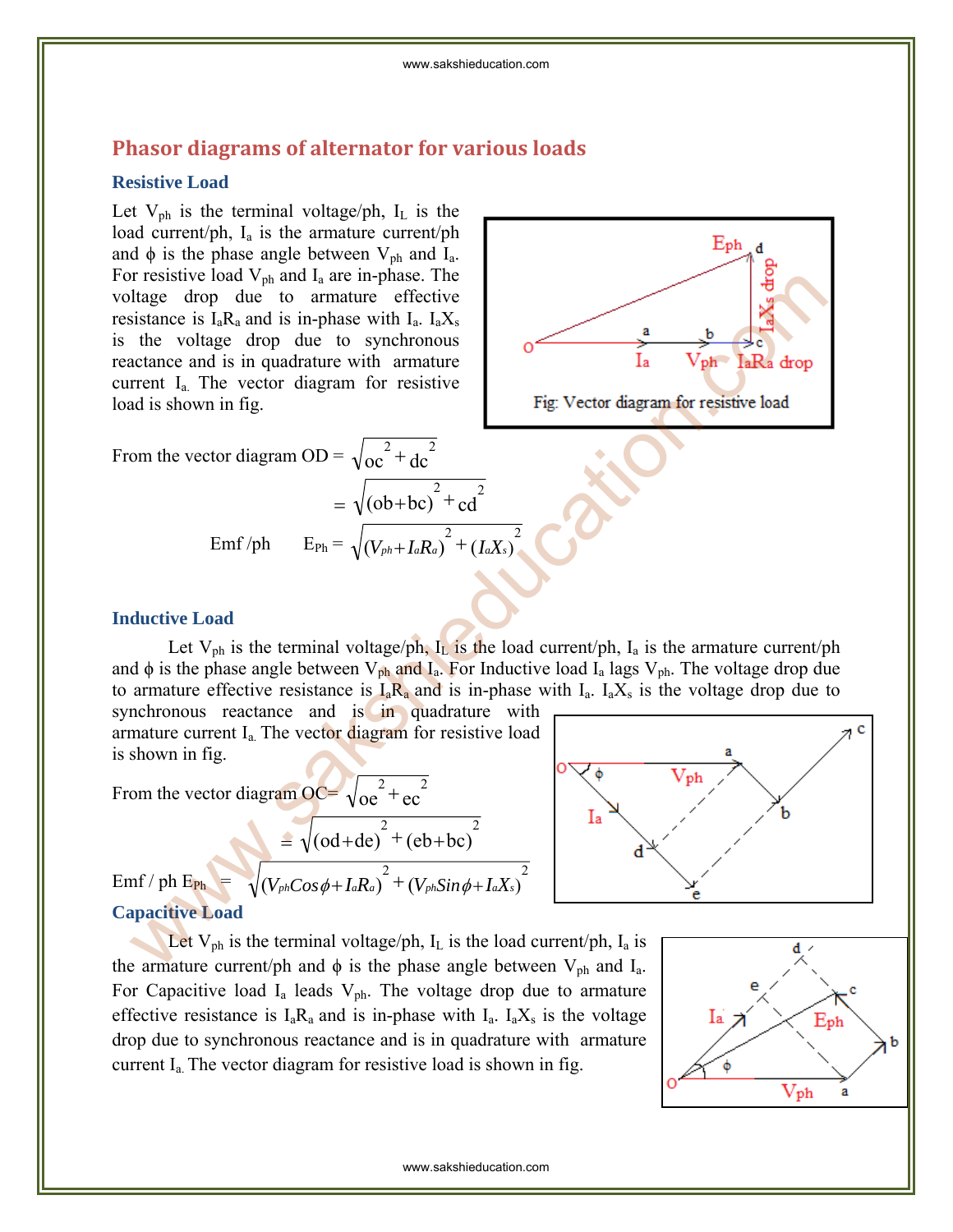From the vector diagram OC = 
$$
\sqrt{od^2 + dc^2} = \sqrt{(oe + ed)^2 + (db - bc)^2}
$$
  
\n
$$
E_{Ph} = \sqrt{(V_{ph}Cos\phi + I_aRa)^2 + (V_{ph}Sin\phi - I_aX_s)^2}
$$

# **Note: EMF per phase (For any load)**  $\mathbf{E_{Ph}} = \sqrt{\left(V_{ph} Cos \phi + I_a R_a\right)^2 + \left(V_{ph} Sin \phi \pm I_a X_s\right)^2}$ **Voltage Regulation**

When the alternator is loaded, the terminal voltage per phase  $(V_{ph})$  is less than the induced EMF per phase  $(E_{ph})$ . So, if the load is disconnected, terminal voltage per phase  $(V_{ph})$  will changed to  $E_{ph}$ , this is because when the load is disconnected, the armature current  $I_a$  is zero. Hence there are no voltage drops and armature reaction. We have the phase (volume Registration of Syn. Particles are the phase (E<sub>ph</sub>). So, if the load is disconnected, terminal voltage per phase (V<sub>ph</sub>) is less than the induced WF per phase (E<sub>ph</sub>). So, if the load is disconn

Voltage Regulation can be defined as "*The change in terminal voltage from no load to full load by keeping speed and excitation as constant and is expressed in full load terminal voltage*"

$$
Voltage Regularion = 
$$
\frac{Change in terminal voltage from noload to full load
$$
 
$$
full load voltage
$$
$$

<sup>9</sup>6
$$
\text{Voltage Regulation} = \frac{E_{ph} - V_{ph}}{V_{ph}} \times 100
$$

The value of voltage regulation not only depends on armature current, but also depends on load power factor. For lagging and unity power factors, the terminal voltage is more than induced EMF hence voltage regulation is always positive. For low leading power factors the voltage regulation may be positive and for high leading power factors the voltage regulation is negative.

## **Experimental determination of Syn. Reactance and Syn. Impedance**

The values of Syn. Reactance  $(X_s)$  and Syn. Impedance  $(Z_s)$  can be experimentally determined by conducting following tests: Open circuit Test (O.C. Test) (ii) Short circuit Test (S.C. Test)

The connection diagram for O.C and S.C tests on alternator is shown in fig a. The filed wdg is connected to DC supply using a rheostat. By varying rheostat resistance we can vary the field current.

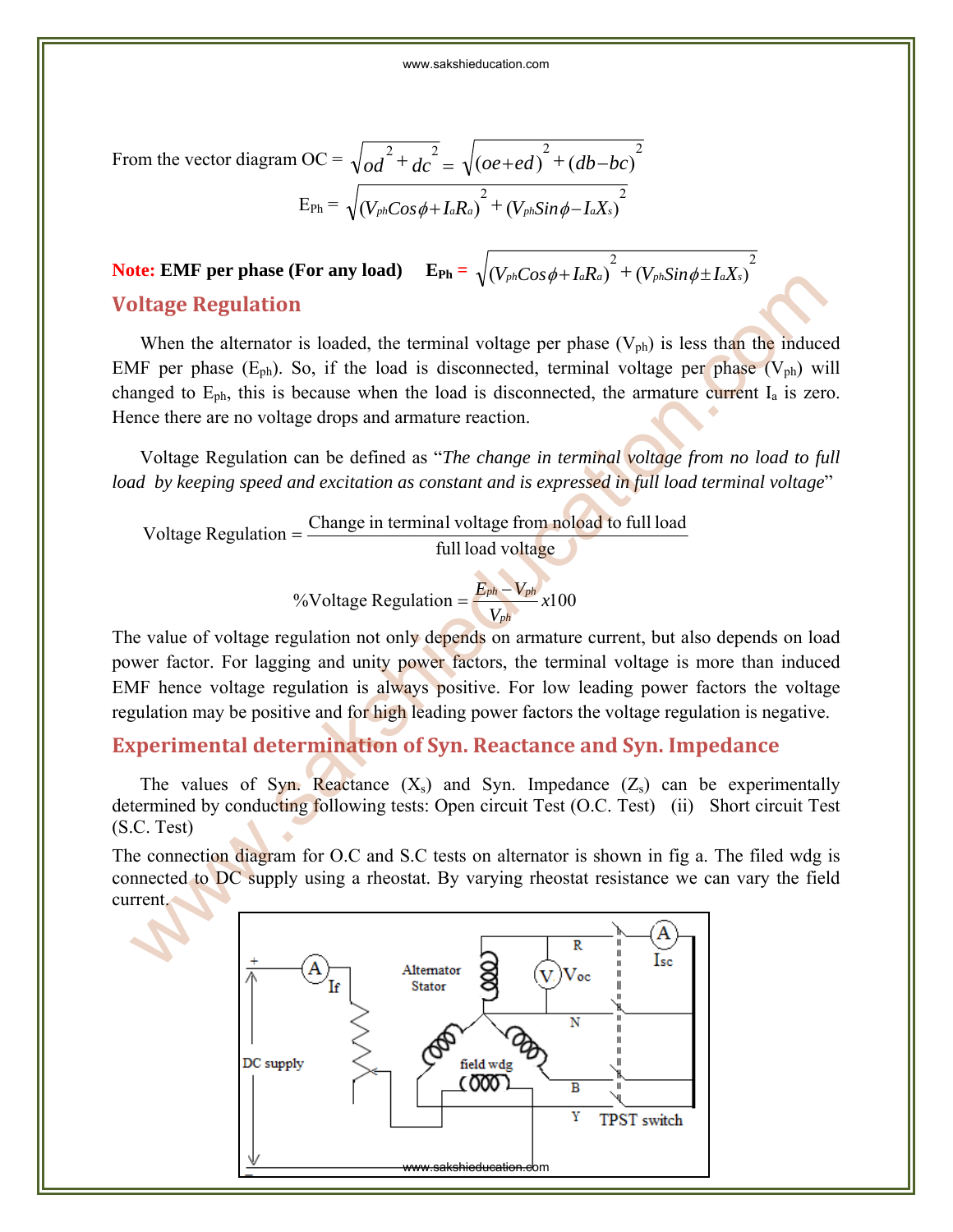#### **O.C Test**

 With the help of rheostat, the field current is varied from minimum value to rated value. This results in increase in EMF. By using voltmeter and ammeters, measure the induced EMF and filed current for various excitation currents. Now if we draw the graph between the no load induced emf ( $E_0$  or  $V_{oc}$ ) per phase and filed current as shown in fig b, this graph is linear up to certain field current and then bends because of saturation of pole. This graph is called *open ckt characteristics* (O.O.C).

#### **S.C Test**

 Short circuit test is obtained when a TPST switch (Fig a) is closed. Then the field current is varies gradually till a full load current is obtained. The graph is drawn between S.C current (Full load rated current) Isc and filed current If as shown in fig b and the graph is called *short circuit characteristics* (S.C.C).

From the graph,

Syn. Impedance  $(Z_s) = \frac{AC}{BC} = \frac{V_{oc}(ph)}{I_{sc}(ph)}$ *I ph V ph BC AC sc*  $=\frac{V_{oc}}{I}$ 

If the effective armature resistance is  $R_a$ ,

Then Syn. Reactance 
$$
X_s = \sqrt{Z_s^2 - R_a^2}
$$



## **Voltage regulation by Synchronous Impedance method** or **EMF method**

The voltage regulation of a given alternator can experimentally determined by conducting following tests:

(i) Open circuit Test (O.C. Test) (ii) Short circuit Test (S.C. Test)

The connection diagram for O.C and S.C tests on alternator is shown in Figure-a. The filed wdg is connected to DC supply using a rheostat and by varying rheostat resistance we can vary the field current.